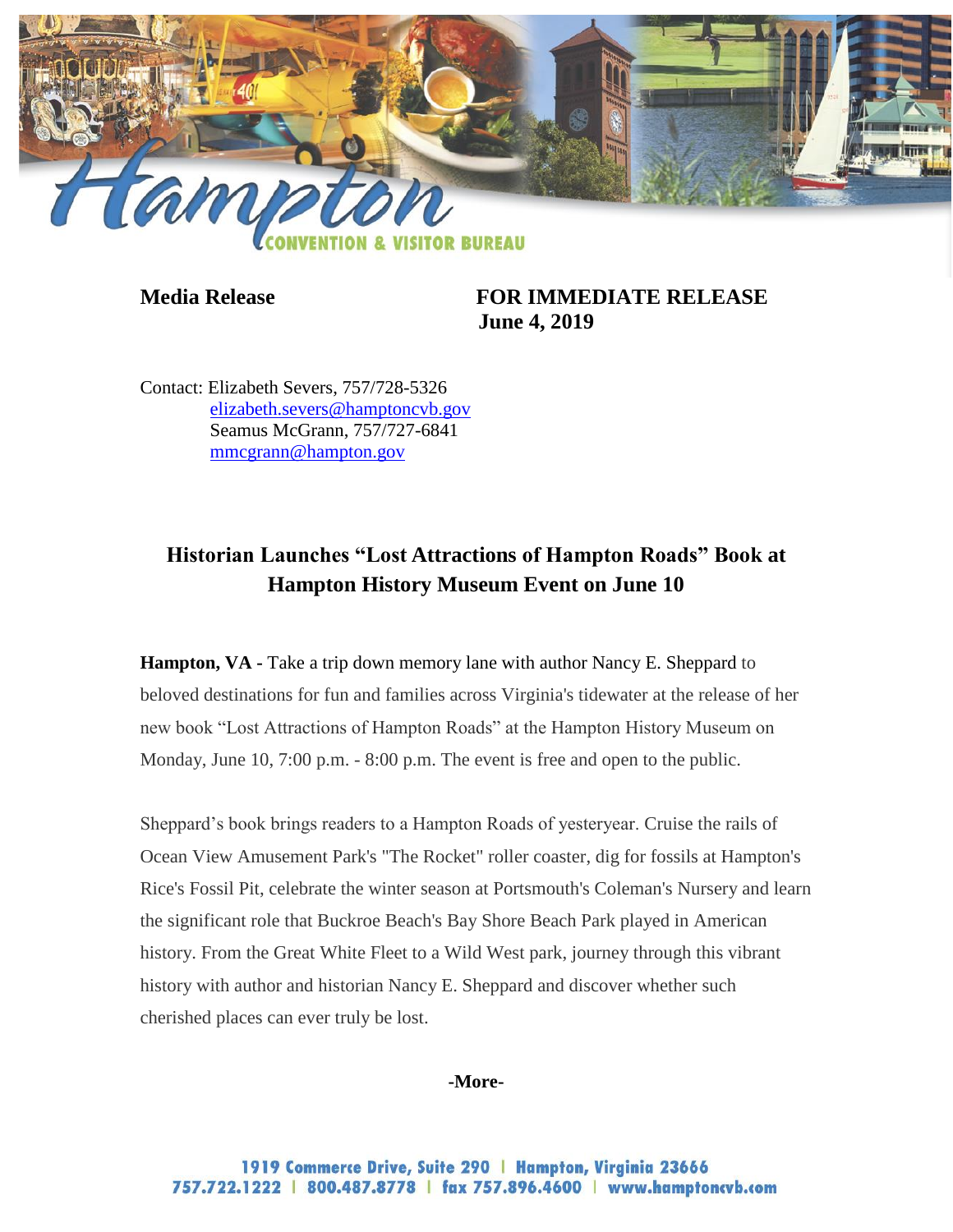### **Historian Launches "Lost Atttractions of Hampton Roads" Book at Hampton History Museum Event on June 10 – page 2**

"Lost Attractions of Hampton Roads" (The History Press 2019) is available in the Hampton History Museum gift shop for \$21.99. The book will be available to museum members for \$16 for this event.

# **About the Author**

Nancy E. Sheppard is a historian, author and native of Hampton Roads, Virginia. She earned her Bachelor of Arts degree in history from American Military University. Her first book, "The Airship ROMA Disaster in Hampton Roads" (The History Press, 2016), earned a nomination for the 2017 Virginia Literary Awards. She is the editor-in-chief and photojournalist for the Yorktown Crier-Poquoson Post. Her most recent book is "Hampton Roads Murder & Mayhem" (The History Press, 2018).

The Hampton History Museum is located at 120 Old Hampton Lane in Downtown Hampton. There is free parking in the garage across the street from the museum. For more information call 757-727-1102 or visit www.hamptonhistorymuseum.org.

Partially bordered by the Hampton Roads harbor and Chesapeake Bay, Hampton, with the 344,000 sq. ft. Hampton Roads Convention Center and the award-winning Hampton Coliseum, is located in the center of Coastal Virginia and the Hampton Roads metropolitan area. Hampton is the site of America's first continuous English-speaking settlement, the site of the first arrival of Africans in English North America, and is home to such visitor attractions as the Virginia Air & Space Center, Fort Monroe National Monument, Hampton History Museum, harbor tours and cruises, Hampton University Museum, The American Theatre, among others.

During 2019, Hampton commemorates the 400th anniversary of the first African landing in English North America at Hampton's Old Point Comfort on Fort Monroe National Monument. In additional to honoring the men and women who arrived in 1619, the city

**-More-**